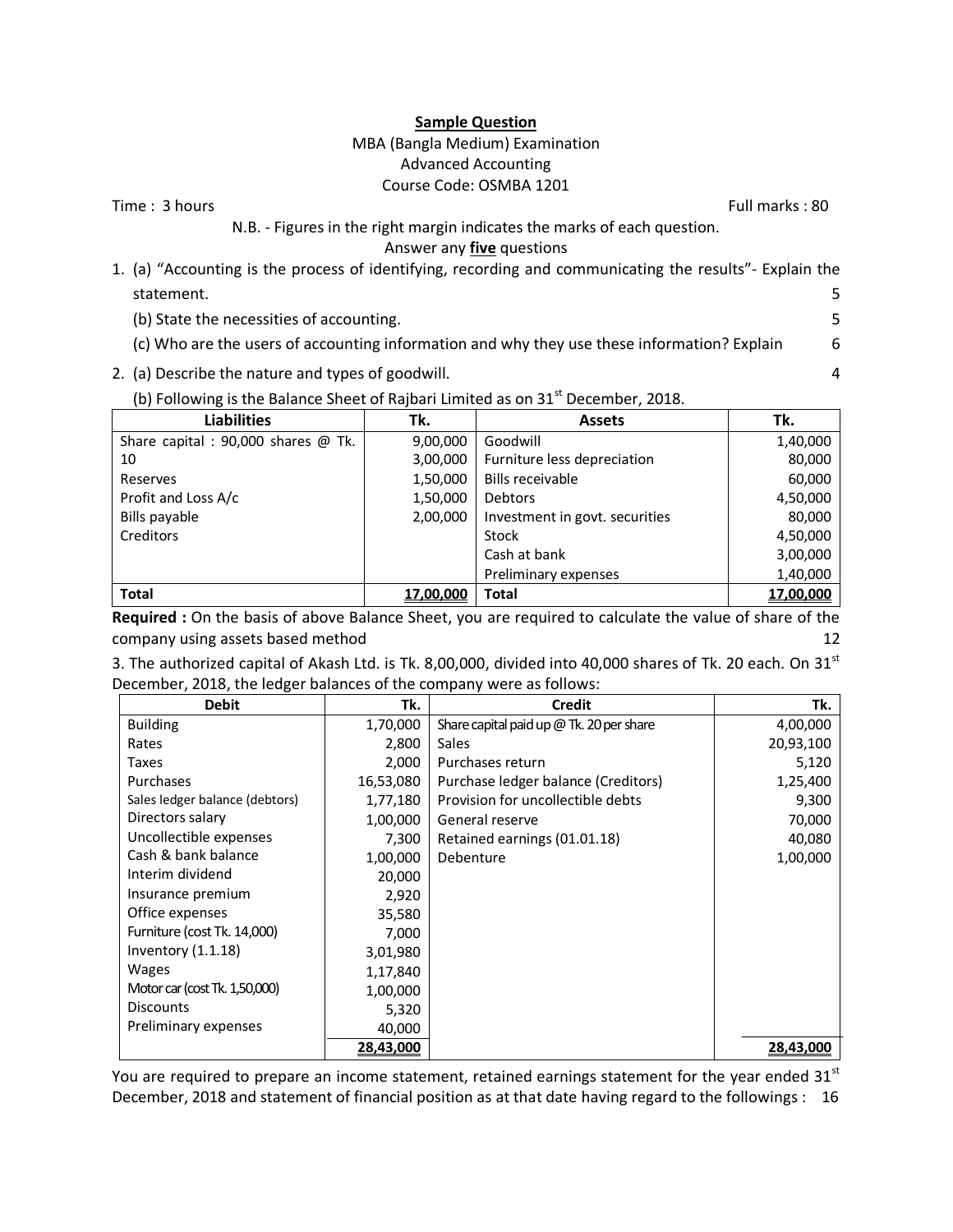- I. Closing inventory Tk. 3,40,000 (Market value Tk. 3,60,000).
- II. The rates account includes Tk. 960 and insurance account includes Tk. 320 paid in advance.
- III. Depreciation to be charged on building 10%.
- IV. The provision for uncollectible debts is to be increased by Tk. 8,700.
- V. The general reserve is to be raised to Tk. 1,20,000.
- VI. Provision is to be made for final dividend of Tk. 2 per share issued.
- VII. Contingent liabilities Tk. 40,000 for claims not admitted.
- VIII. Cash stolen Tk. 1,900, police investigation is going on.
- IX. Income tax is to be paid at 50% of the net profit earned.
- X. 25% of the preliminary expenses is to be written off.

4. (a) Differentiate between shortworkings and irrecoverable shortworkings. 4

(b) Cumilla Company Ltd. took lease a mine from Mr. Helal for a period of 7 years from January 2014 on a royalty of Tk. 4 per ton of limestone raised with a minimum rent of Tk. 80,000 per annum. Cumilla Co. is entitled to recoup shorworkings during the next two years following the years in which such shortworkings are paid. The annual outputs of limestone were as follows:

| Year | <b>Raised (Tons)</b> |
|------|----------------------|
| 2014 | 14,000               |
| 2015 | 16,000               |
| 2016 | 20,000               |
| 2017 | 25,000               |

**Requirements :** Show the royalty analysis statement and give the journal entries in the book of Cumilla Company Ltd. for the year 2014 and 2015. 12

5. Following are the balances taken from the books of the Meghna Biddut Company Limited as at 31 $^{\rm st}$ December, 2018.

| <b>Debit Balances</b>                     | TK        | <b>Credit Balances</b>           | TΚ        |
|-------------------------------------------|-----------|----------------------------------|-----------|
| Land & Buildings (31.12.2017)             | 800000    | Equity shares                    | 22,96,000 |
| Land & Building purchase during the       | 21,000    | Debentures                       | 8,01,000  |
| year 2018                                 |           |                                  |           |
| Machineries on 31.12.2017                 | 24,00,000 | Accounts payable                 | 4,000     |
| Machineries purchase during the year 2018 | 20,000    | Depreciation fund                | 11,00,000 |
| Main lines (31.12.2017)                   | 8,00,000  | Sales of electricity             | 5,25,000  |
| Main lines during the year 2018           | 2,04,000  | Rent of meters                   | 20,000    |
| Debtors for electricity supplied          | 1,60,000  | Net Revenue account (31.12.2017) | 1,34,000  |
| Other debtors                             | 2,000     |                                  |           |
| Cash                                      | 20,000    |                                  |           |
| Costs of generation of electricity        | 1,40,000  |                                  |           |
| Costs of distribution of electricity      | 20,000    |                                  |           |
| Rent, rates & taxes                       | 25,000    |                                  |           |
| Management expenses                       | 48,000    |                                  |           |
| Depreciation                              | 80,000    |                                  |           |
| Interest on debentures                    | 60,000    |                                  |           |
| Interim dividend                          | 80,000    |                                  |           |
| <b>Total</b>                              | 48,80,000 | <b>Total</b>                     | 48,80,000 |

**Requirements :** From the above information, you are required to prepare: 16

(i) Capital Account (ii) Revenue Account (iii) Net Revenue Account (iv) General Balance sheet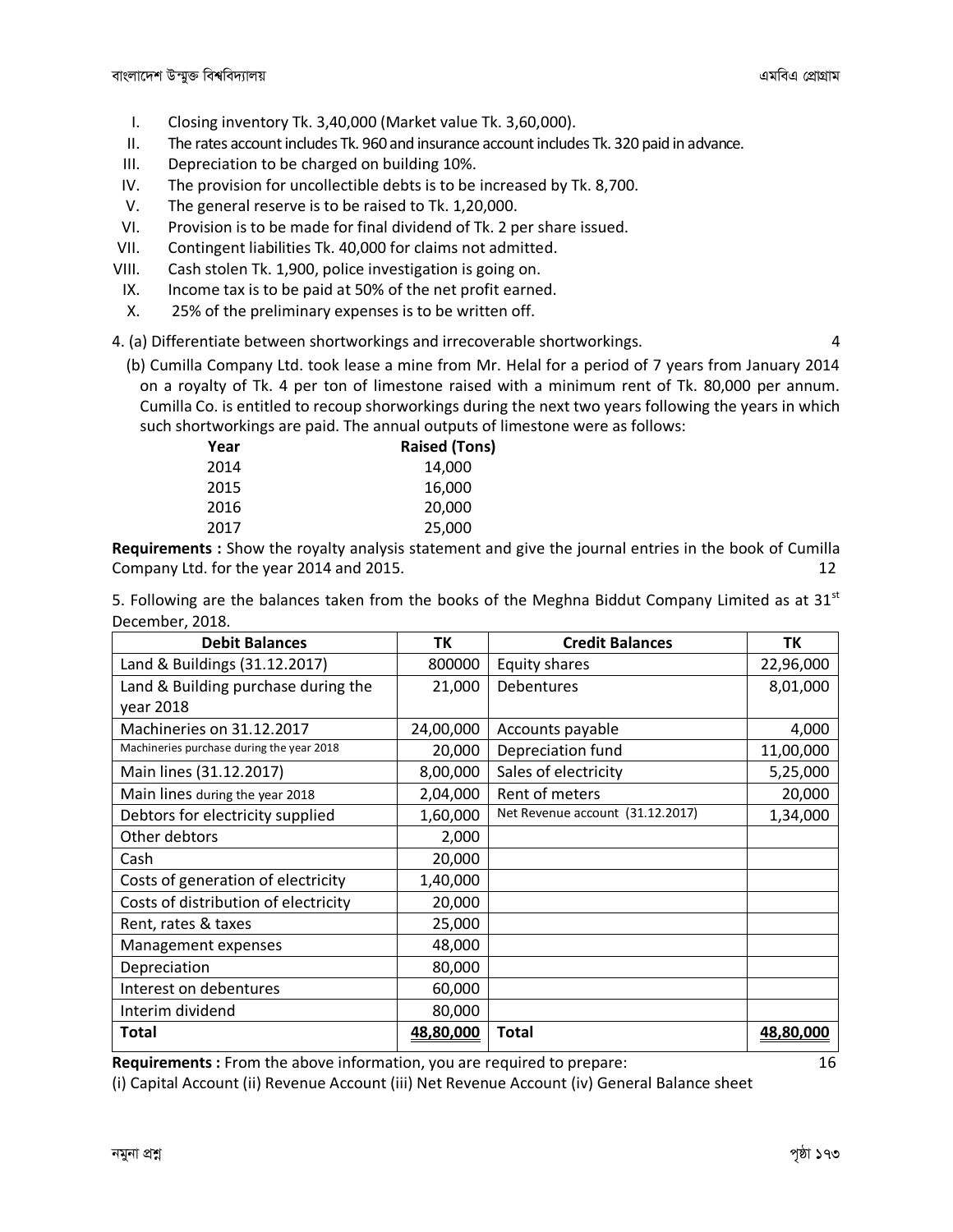6. (a) Write the objectives of branch accounting. 4

(b) AB Ltd. has a branch at Dhaka to which goods are sent at cost price. The branch sells goods only for cash. There are following information for the year 2017 and 2018 :

| <b>Particulars</b>                              | 2017 (Tk.) | 2018 (Tk.) |
|-------------------------------------------------|------------|------------|
| Goods sent to branch                            | 1,50,000   | 1,70,000   |
| Cash sent to branch for:                        |            |            |
| Wages and salaries                              | 12,000     | 14,000     |
| Rent                                            | 6,000      | 10,000     |
| Miscellaneous expenses                          | 2,000      | 4,000      |
| Goods returned by branch                        | 4,000      | 6,000      |
| Cash sales                                      | 1,70,000   | 2,00,000   |
| Stock on 31 <sup>st</sup> December              | 10,000     | 20,000     |
| Petty cash in hand on 31 <sup>st</sup> December | 200        | 100        |

**Requirements:** Prepare the necessary accounts in the book of the AB Ltd. for the year 2017 and 2018. 12

7. (a) What are the differences between the branch and departmental organization? 4

(b) From the following particulars of Mohin Machinery Enterprise, prepare Departmental Trading and Profit & Loss Account for the year ended  $31<sup>st</sup>$  December, 2018 :

| Purchase of new machine                                    | Tk. 6,00,000 |
|------------------------------------------------------------|--------------|
| Purchase of old machine                                    | 3,00,000     |
| Wages in workshop                                          | 25,000       |
| Showroom wages                                             | 30,000       |
| <b>Salaries</b>                                            | 20,000       |
| Rent of showroom                                           | 6,000        |
| Rent of workshop                                           | 3,000        |
| Sundry expenses                                            | 90,000       |
| Sale of new machine                                        | 8,00,000     |
| Sale of old machine                                        | 6,00,000     |
| Sundry receipts (Not appropriationable to the Departments) | 30,000       |
| Closing stocks:                                            |              |
| New machine                                                | 60,000       |
| old machine                                                | 40,000       |

All expenses are to be divided between New and Old machine department in proportion of 3:2. 12